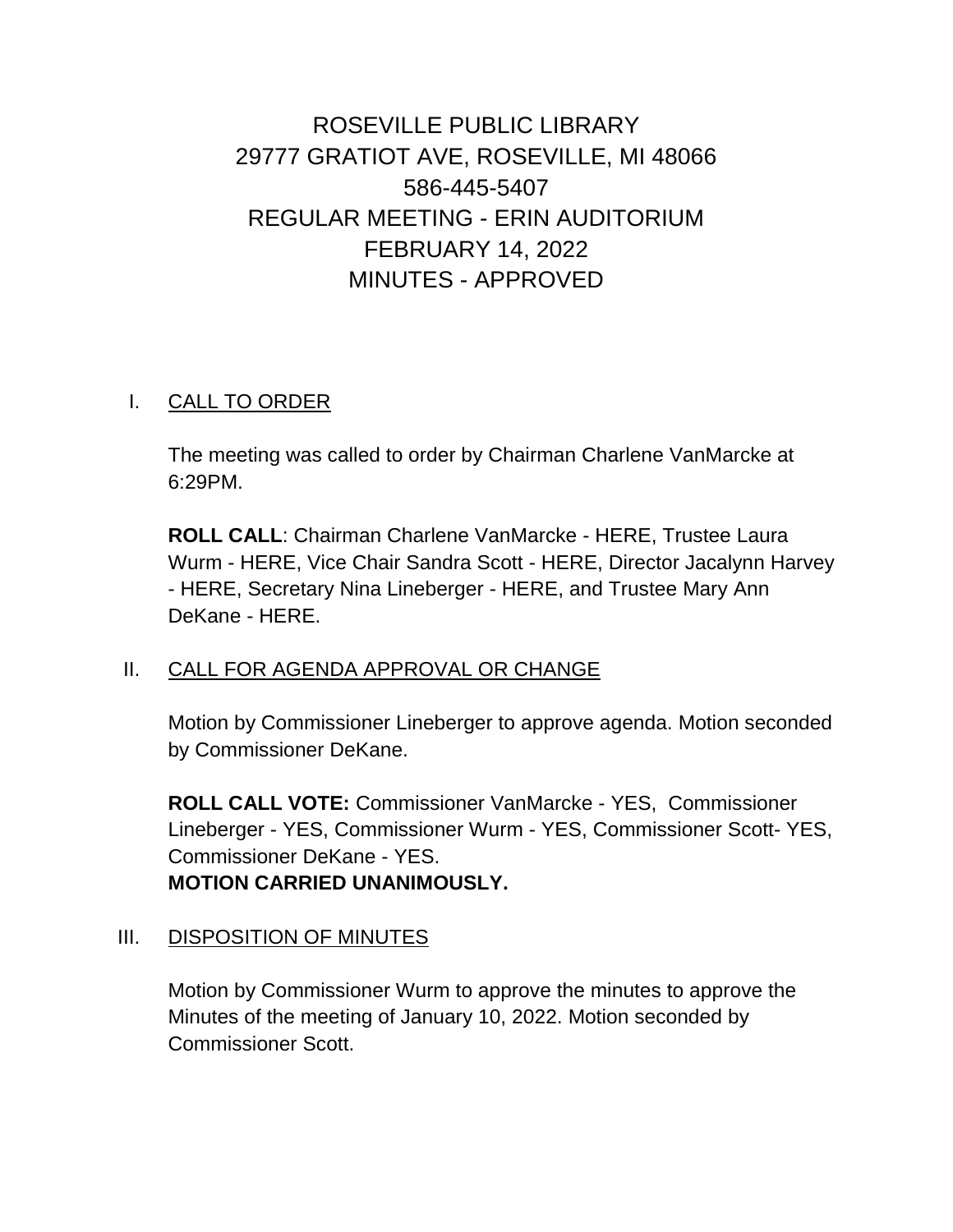**ROLL CALL VOTE:** Commissioner VanMarcke - YES, Commissioner Lineberger - YES, Commissioner Wurm - YES, Commissioner Scott- YES, Commissioner DeKane - YES. **MOTION CARRIED UNANIMOUSLY.**

## IV. HEARING OF THE PUBLIC

The hearings of the public are designated. The hearing of the public will be for any library business. Upon addressing the Commission, please state your name and address. Address the Chair. You are welcome to direct questions, input information and/or express opinions to the Commission. Anyone using inappropriate or threatening language will be called out of order, and will correct their language or end their comments. Limit your remarks to three (3) minutes. If time permits, we may allow you one additional time period to provide new information or answer questions from the Trustees. Anyone not adhering to these rules will be called out of order by the Chair.

## V. REPORT OF COMMITTEES OR THE DIRECTOR

- 1. Director's Report
	- a. The library received another First Amendment Audit. Two men with video cameras came into the library.
- 2. Donations Report
- 3. Library Statistics
	- a. Statistics are up, particularly on Saturdays. Lots of families are coming in.
- 4. Library Programs, Services, and Collections
	- a. Video games are now holdable for RSV residents.
	- b. The library received 55 books from the early literacy grant through the SLC.
	- c. Trivia night on February 24th is booked full.
	- d. The Mad Hatter Tea Party had a 70% attendance rate the families who attended it really enjoyed it.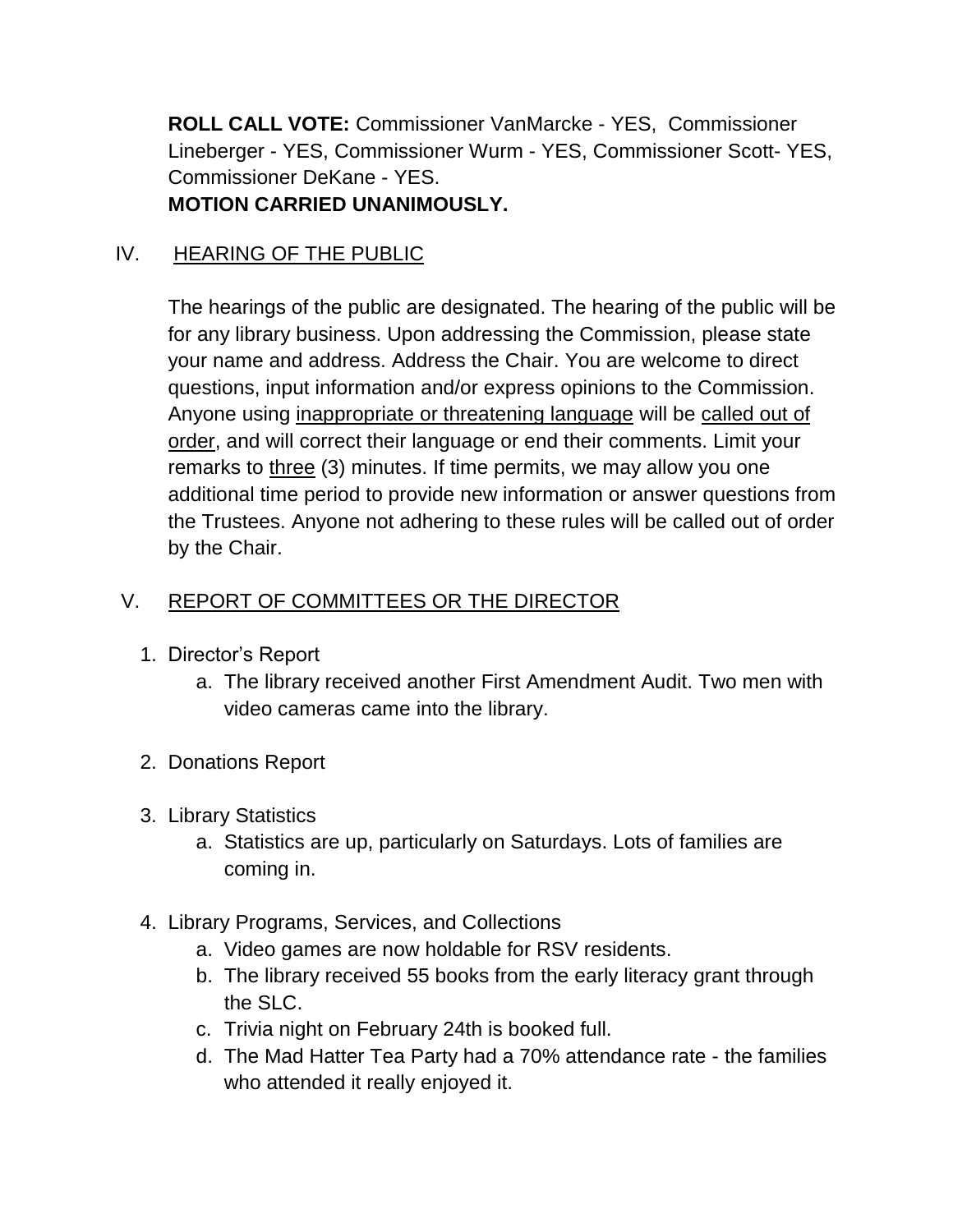- e. The Winter Reading Challenge concludes at the end of February.
- f. The library will be applying for a private grant for more science kits.
- g. Librarians attended a webinar on library signage with a focus on accessibility.
- h. We are seeing lots of families come into the library to obtain cards for their children after classroom visits from librarians. Many visits have been made.
- 5. Budget and Bills

Commissioner DeKane motioned to accept bills. Supported by Commissioner Lineberger.

**ROLL CALL VOTE:** Commissioner VanMarcke - YES, Commissioner Lineberger - YES, Commissioner Wurm - YES, Commissioner Scott- YES, Commissioner DeKane - YES. **MOTION CARRIED UNANIMOUSLY.**

- 6. Other
	- a. The library bought a button maker plus a starting kit for \$600.00.
	- b. Director Harvey made a TCF Bank account to be able to use their coin sorters. The library then bought its own coin sorter for \$220.00.

## VI. SUBURBAN LIBRARY COOPERATIVE

- 1. Librarians attended a webinar for integrated tech for multi library systems. It will either be Circe or Polaris. Director Harvey is so far favoring Polaris.
- 2. The Co-op director wants to go from a part time position to a full time position.
- VII. COMMUNICATIONS None.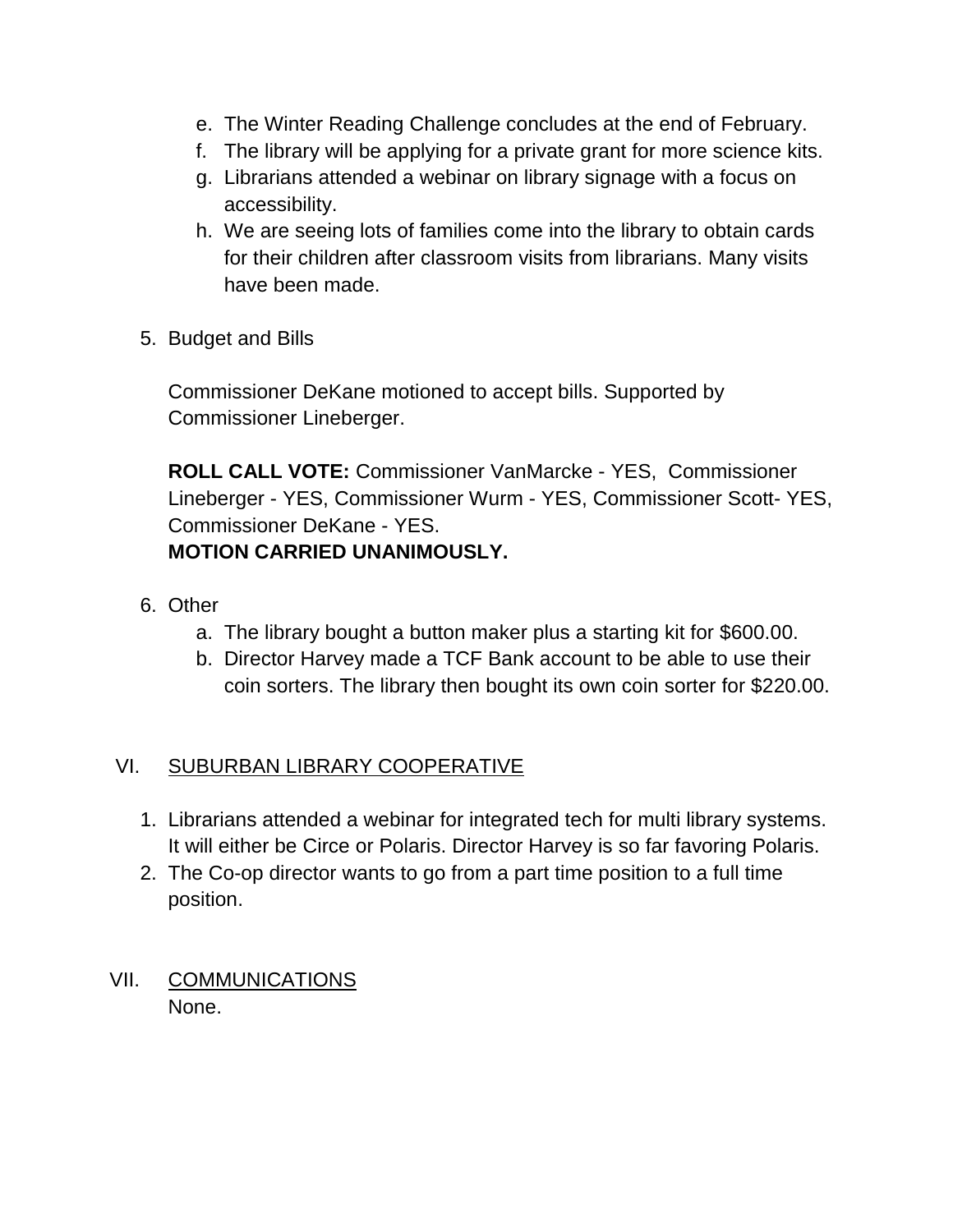#### VIII. UNFINISHED BUSINESS

- 1. Personnel
	- a. Director Harvey posted a position for a part time youth intern and did not receive any viable applications.
	- b. A part time adult services position will be posted next month.
- 2. Building and Grounds
- 3. Collection Development Policy and Request for Reconsideration Form a. The updated policy has not been received yet.
- 4. Friends By-Laws
	- a. Received notes from Attorney Tim Tomlinson on 02/08/2022. The Friends will be voting on the new by-laws at their next meeting.
- 5. Grant Applications
	- a. The library will receive a speaker, a microphone, and a canopy from the MI-83 grant.
	- b. The library expects to hear back from IEEE in March.
	- c. The librarians are applying for a literacy kit grant being administered by the Library of Michigan with LSTA funds.
- 6. Strategic Plan Proposal Quote from MCLS
	- a. Total cost will not exceed \$14.5k.

Motion by Commissioner DeKane to approve the quote from MCLS for the Strategic Plan. Motion supported by Commissioner Scott.

**ROLL CALL VOTE:** Commissioner VanMarcke - YES, Commissioner Lineberger - YES, Commissioner Wurm - YES, Commissioner Scott- YES, Commissioner DeKane - YES.

**MOTION CARRIED UNANIMOUSLY.**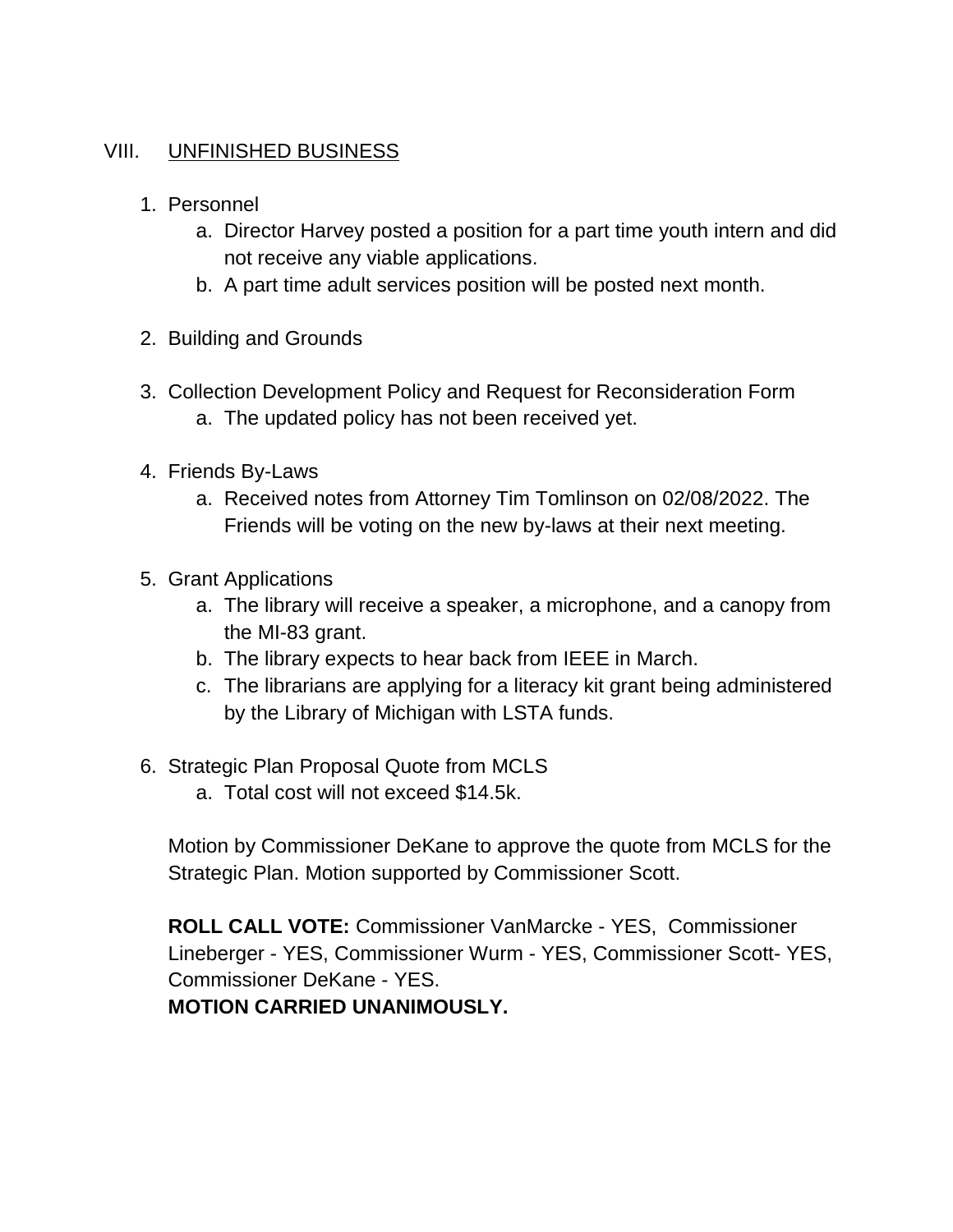- 7. Fines Elimination Exploration
	- a. A meeting to explore data was rescheduled due to the library closing for inclement weather. There is a positive outlook that fines will be eliminated.
- 8. Claim filed to the Michigan Department of Civil Rights
	- a. The library has heard nothing to date.

## IX. NEW BUSINESS

- 1. Fiscal Year 2022 Budget Documents
	- a. Documents were due 02/11/2022 and were turned in on time.
	- b. There will be a focus on saving for renovations.
- 2. Updated Part -Time Employee Pay scale
	- a. The first increase was on 07/01/2021. The library cannot offer benefits. Director Harvey is requesting a 7% pay increase for parttime employees, citing that it is difficult to retain employees and compete with other libraries without doing so.

Commissioner Lineberger made a motion to approve the recommended part-time pay scale increase based on budget approval. Commissioner DeKane supported the motion.

**ROLL CALL VOTE:** Commissioner VanMarcke - YES, Commissioner Lineberger - YES, Commissioner Wurm - YES, Commissioner Scott- YES, Commissioner DeKane - YES.

## **MOTION CARRIED UNANIMOUSLY.**

- 3. Other
	- a. Unique Management Collection Agency, the company the library uses to manage collection of library fines and fees, is increasing their price per collection from \$8.95 to \$10.30. The library receives less than ever in fines now that books are automatically renewed 2 times - under \$4k a year. Approximately \$26k in fees have been paid to Unique Management since the library began working with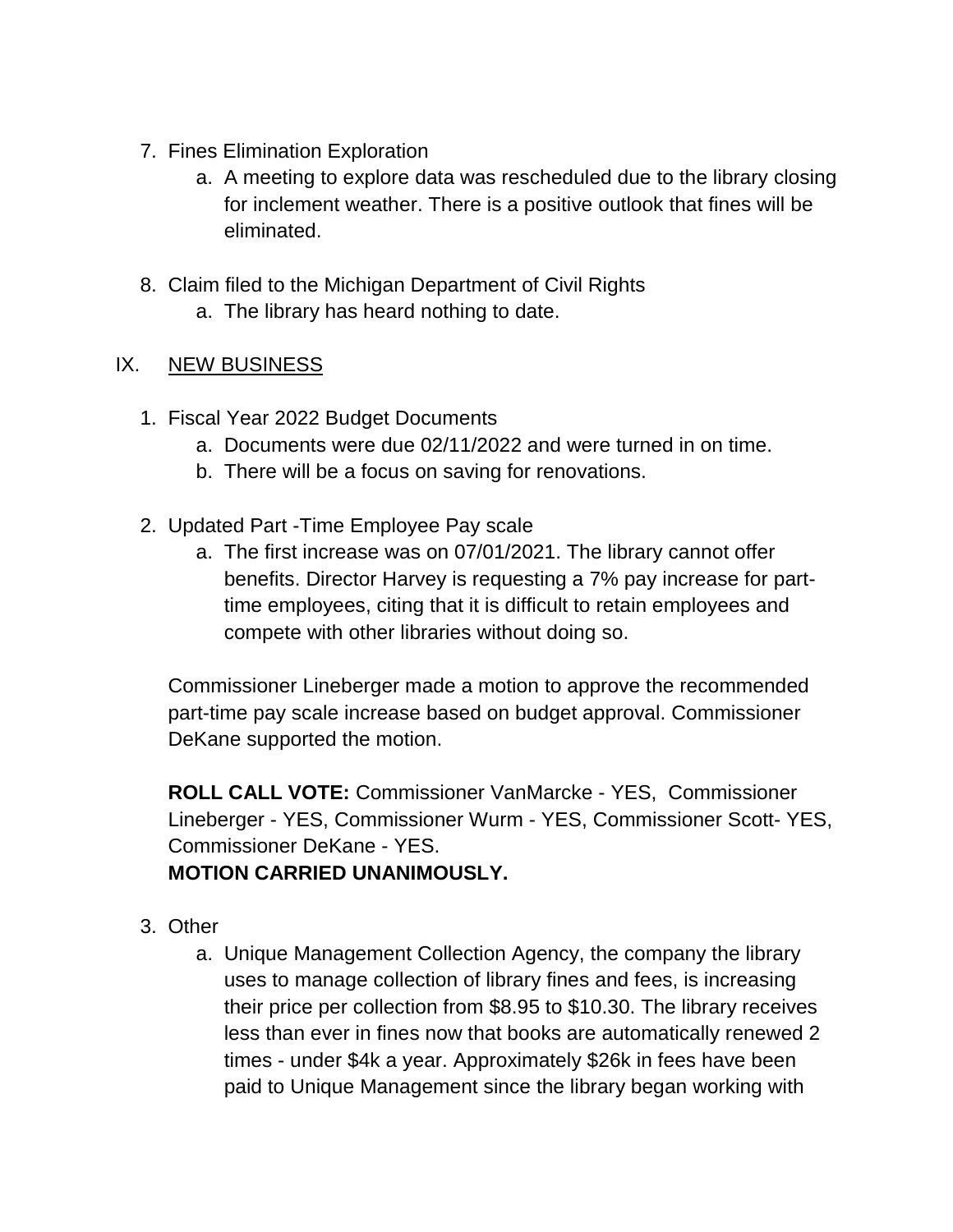them. It is felt that this money would be better spent on library materials and programs.

Commissioner Scott made a motion to discontinue service from Unique Management. Commissioner DeKane supported the motion.

**ROLL CALL VOTE:** Commissioner VanMarcke - YES, Commissioner Lineberger - YES, Commissioner Wurm - YES, Commissioner Scott- YES, Commissioner DeKane - YES. **MOTION CARRIED UNANIMOUSLY.**

4. Staff Development Day

Commissioner DeKane made a motion to discontinue service from Unique Management. Commissioner Lineberger supported the motion.

**ROLL CALL VOTE:** Commissioner VanMarcke - YES, Commissioner Lineberger - YES, Commissioner Wurm - YES, Commissioner Scott- YES, Commissioner DeKane - YES. **MOTION CARRIED UNANIMOUSLY.**

- 5. Patron Behavior Issue
	- a. A patron was not allowed to continue use of the library study rooms due to a pervasive odor of marijuana. It was explained to the library patron that the issue was not what odor was, but the fact that any strong odor which renders the room unusable afterwards (for example: cologne, cigarette smoke, body odor, etc.) is not allowed.

#### X. ANNOUNCEMENT OF NEXT MEETING

The next meeting will be held on March 14, 2022 in the Erin Meeting Room.